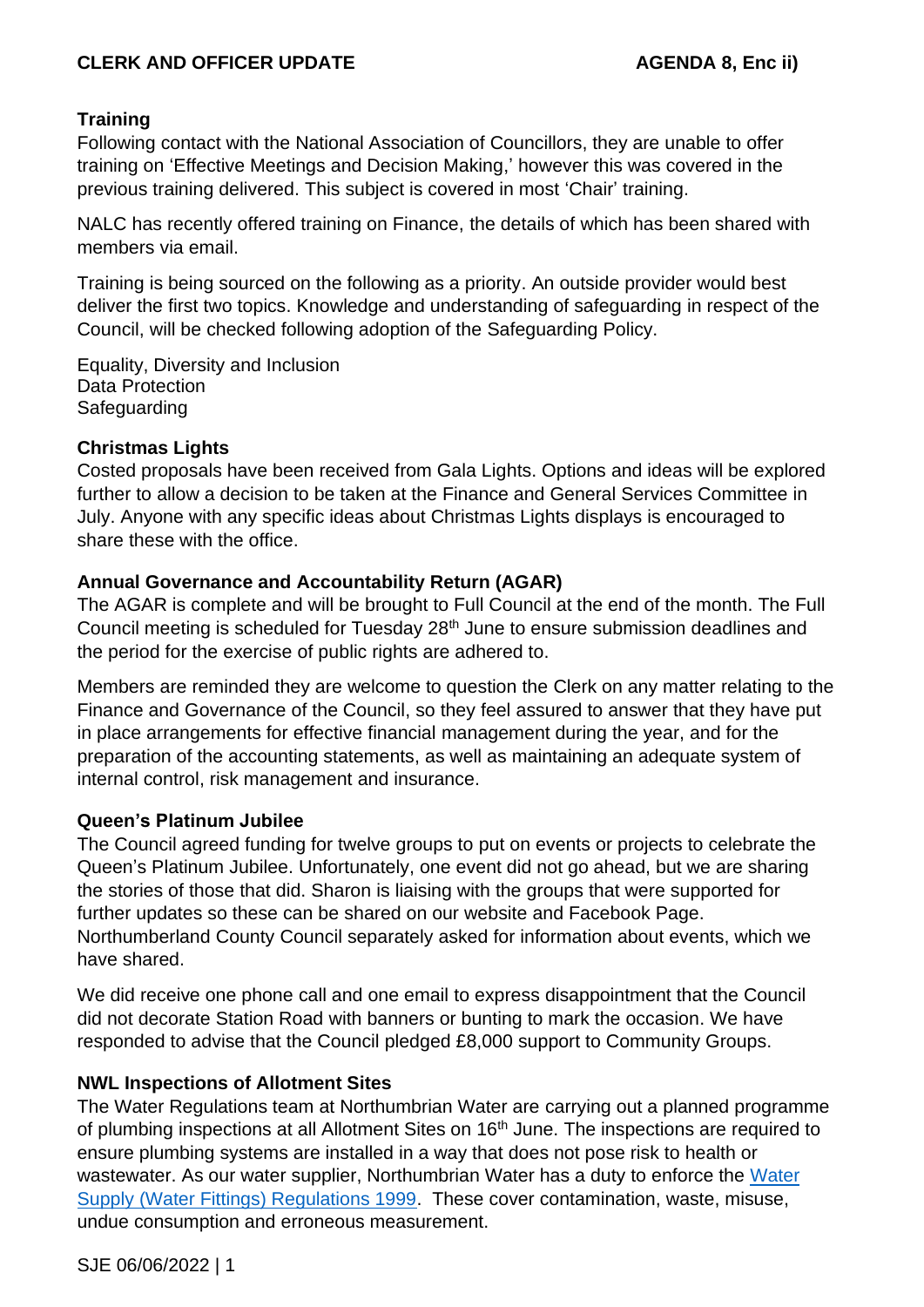# **CLERK AND OFFICER UPDATE AGENDA 8, Enc ii**)

### **Updates following the Annual Meeting of the Council**

The Council website was updated with the details of new positions, including photographs of the newly elected Civic Head, Cllr Bob Walkinshaw, and Deputy Civic Head, Cllr Victor Bridges. Outgoing Civic Head, Cllr Pauline Thompson was pictured handing over to Cllr Walkinshaw and the editorial included an outgoing statement from Cllr Thompson.

### [The start of a new Council year for Ashington Town Council](https://www.ashingtontowncouncil.gov.uk/news/news.php?s=2022-05-18-the-start-of-a-new-council-year-for-ashington-town-council)

All new policies have been updated on the Council's website, further information about roles will be included under 'The Council' soon.

### [Ashington Town Council -](https://www.ashingtontowncouncil.gov.uk/council-policies.php) Council Policies

### **Northumberland Miners' Picnic at Woodhorn Colliery (11th June)**

Work has been going on behind the scenes for the above, and at the time of the meeting. the event will have been held.

The Council has supported with funding of £10,000 as well as organising the Miners' Memorial Service and collaborating with those involved in this important part of the day. Special thanks to Rev. Michael Hedley for leading the service alongside Ian Lavery MP, the Brass Marras, and to those who lay wreaths.

Further updates may be given.

### **Ashington Armed Forces Day & Falklands Commemoration (12th June)**

Work has been going on behind the scenes for the above, and at the time of the meeting, the event will have been held.

With thanks to Stephen and Sharon for liaison and support of the Ashington Branch of the Royal British Legion and Churches Together, and Rev Chris Groocock for leading the service. Also, Mark Air and Ryan Appleby for their work in the memorial garden, and to those in attendance on the day and laying wreaths; Deputy Lord Lieutenant Bryony Gibson, Ian Lavery MP, Cllr Bob Walkinshaw, County Cllr Jim Lang and Phil Rainger (RBL).

Further updates may be given.

### **Environmental Enhancements**

All planters, hanging baskets and tubs are in place for the summer season and part of an intensive watering schedule.

Station Road is on the agenda.

### **Photocopier Contract**

At the time of writing the current photocopier is scheduled to be replaced this week with a new copier, under lease with NCS Limited.

The lease hire cost represents an annual saving of £1,216. Additionally in regards printing and copying this brings a cost per copy saving of 1.5p (colour) and 0.2p (mono), with the additional feature of utility colour (low colour), additional annual saving expected to be more than £300.

### **Core Services Meeting**

NCC Officers, Paul Jones, Greg Gavin, Stephen Wardle, and the NEAT Senior Team will be presenting to Council on Core Services in Ashington on **Tuesday 21st June, at 6pm in the Council Chamber.** 

SJE 06/06/2022 | 2